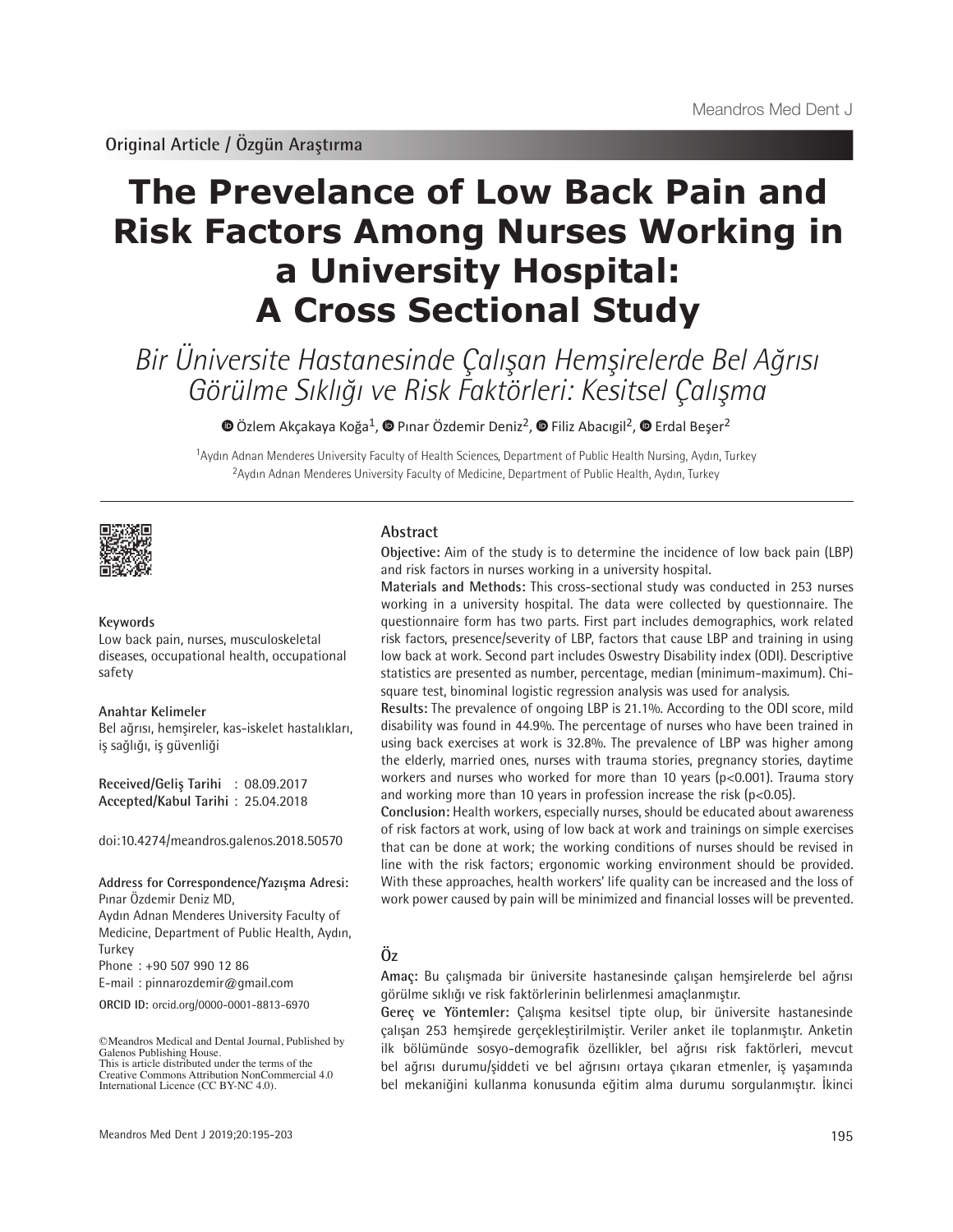bölümde ise Oswestry Bel Ağrısı Ölçeği (OBAÖ) kullanılmıştır. Analitik değerlendirmede "ki-kare testi, binominal lojistik regresyon analizi" kullanılmıştır.

**Bulgular:** Halen devam eden bel ağrısı prevelansı %21,1'dir. OBAÖ'ye göre %44,9'unda hafif engellilik saptanmıştır. İş yaşamında bel mekaniğini kullanma konusunda eğitim alan %32,8'dir. İleri yaşta olanlarda, evlilerde, gebelik öyküsü, travma öyküsü olanlarda, gündüz çalışanlarda, meslekte çalışma süresi 10 yıldan fazla olanlarda bel ağrısı görülme sıklığının fazla olduğu saptanmıştır (p<0,001). Travma öyküsü ve meslekte 10 yıldan fazla çalışmanın riski artırdığı izlenmiştir (p<0,05).

**Sonuç:** Özellikle hemşireler başta olmak üzere sağlık çalışanlarına iş yerlerinde bel bölgesi problemine neden olan risk faktörleri ve iş yaşamında bel mekaniğini kullanmayla ilgili farkındalık eğitimleri düzenlenmeli, iş yerinde yapılabilecek basit egzersizler hakkında eğitimler verilmeli, kişilerin çalışma koşulları risk faktörleri doğrultusunda revize edilmeli, ergonomik çalışma ortamları sağlanmalıdır. Bu yaklaşımlarla sağlık personelinin yaşam kalitesini artırılabileceği gibi, ağrının yol açtığı iş gücü kaybı en aza indirilecek, mali anlamda kayıplar önlenecektir.

### **Introduction**

Musculoskeletal system disorders including low back pain are among the most common chronic diseases. According to studies, 70-85% of people experience low back pain at some point in their lives (1). Low back pain was among the top four leading causes of disability in the 2010 global burden of disease study (2). According to the studies conducted in Turkey, the prevalence of low back problems (low back pain, hernia etc.) is 33% in all population (3) and 44-79% in nurses (4). According to the 2015 Health Statistics Yearbook, low back problems take the top position within the five disorders that people of both sexes experience in Turkey (3).

According to the data obtained from the Turkish Statistics Institute, musculoskeletal disorders constitute 24.9% of occupational health problems (5). Studies from Europe declaired that 40% of the amount of compensation received by workers is due to musculoskeletal system disorders and related medical expenses constitute 1.6% of the gross national products. Cost analyses of low back pain carried out in developed countries, indicated a high level of financial burden of low back pain (6-9). The study of Icagasioglu et al. (9) which was the first study about the cost analysis of low back pain in Turkey showed that the total direct cost of chronic low back pain was 714.734 TL (Turkish liras) and 1.080 TL per person in 2014. In the same study, total indirect cost of chronic low back pain was 3.648.057 and 5.511 TL per person (9). In the above mentioned study, the financial burden caused by absenteeism was not included in the calculation; only disease related costs were calculated. If loss of man-hours were included in the calculation, the cost would increase significantly.

Occupational musculoskeletal system disorders are the most common occupational diseases among healthcare professionals (10). Therefore, many studies on this subject have been conducted in healthcare professionals. Nurses, in their daily work are exposed to different risk factors related with low back pain as a result of their nature of work such as patient care, positioning patients, patient transfer, standing for long hours etc. The prevalence of low back pain among nurses was found to be 62.9% in a study conducted in 2176 nurses in Germany and this percentage was 72% in the study of Shieh S.H. et al. (11) and 84% in the study of Arasan F. et al. (12). A study found that 11% of nurses leave their work due to low back pain (13).

Due to long term negative effects on health and associated financial burden of low back pain, it is important to develop an intervention program to identify the extent and causes of low back problems in nurses who are exposed to occupational risks and include ergonomic arrangements to eliminate such problems. Therefore the aim of this study was to determine the frequency of low back pain in nurses working in Aydın Adnan Menderes University Research and Training Hospital and associated risk factors.

#### **Materials and Method**

This is a cross sectional study. The population of the study was the nurses working in the inpatient units, intensive care, dialysis, outpatient clinics in Aydın Adnan Menderes University Research and Training Hospital. The study sample size is 384, with alpha 5%, power 80%, sample error 0.03 and prevalence 50%. Out of targeted 384 people we managed to reach to 65.8% (253) due to various reasons such as maternity leave, annual leave, and rejection to participate to the study. Non-interventional Clinical Research Ethics Committee of the University approved the study which protocol number 2016/809. Participation in the study is based on volunteerism.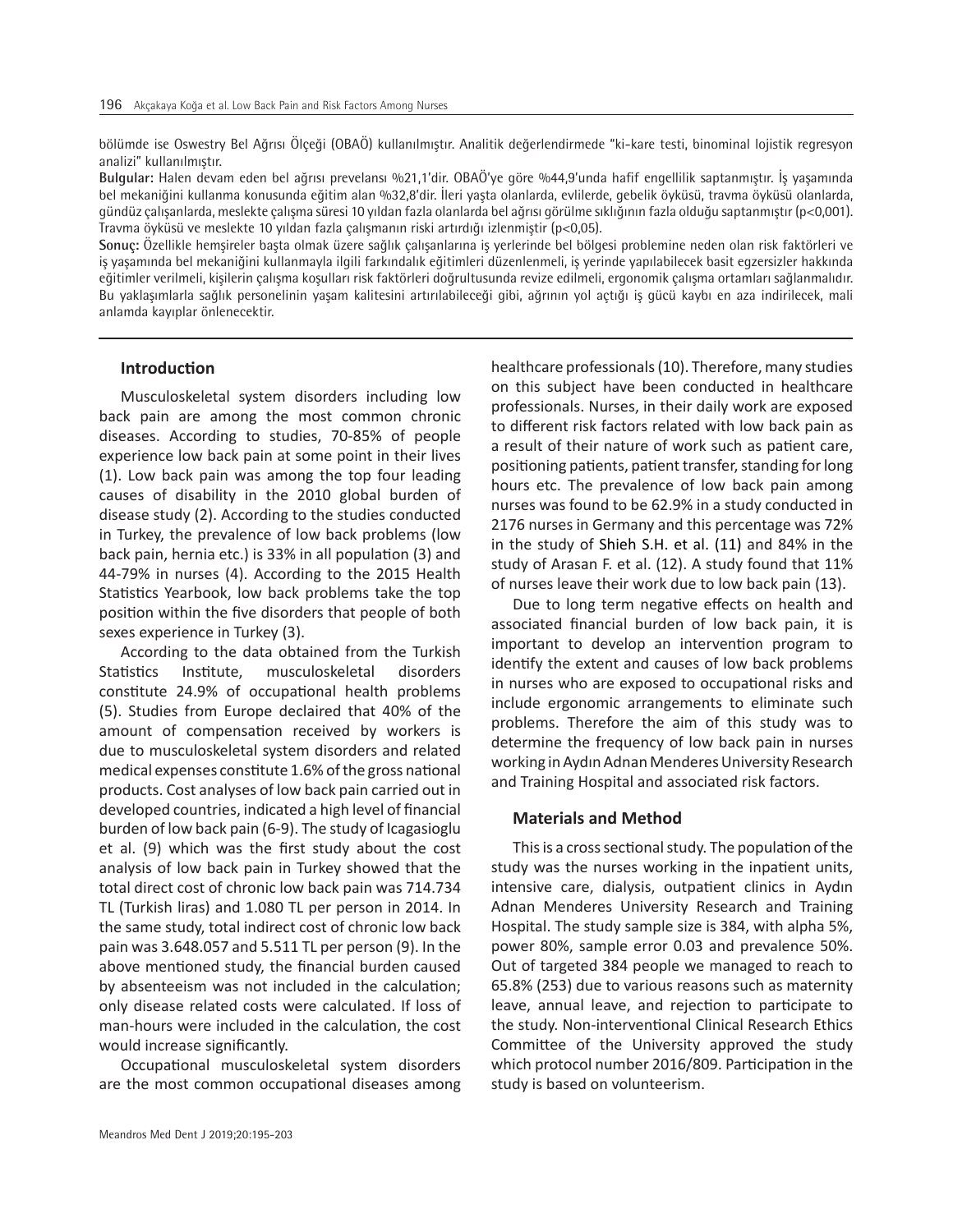Participants completed the questionnaire between March 2016 - May 2016. Participants completed the assessment questionnaires in their free time. The questionnaire consists of two sections with a total of 27 items. Socio-demographics questions (age, sex, weight, height, education, marital status), questions on low back pain risk factors (pregnancy, economic status, department in the hospital, how many years working as a nurse, working time, smoking habits, familial tendency), low back pain experience, ongoing low back pain/severity and factors causing low back pain, treatment and therapy for low back pain, and education on using back supports during work were included in the first section. Oswestry Disability index (ODI) (14,15) was used in the second section of the questionnaire. Low back pain was expressed as persistent, ongoing low back pain (whole day pain for minimum two weeks, which requires treatment).

The ODI was developed to assess functionality; the validity and reliability study of the Turkish version was done by Yakut et al. (16). The scale consists of 10 sections that question pain severity, personal care, weight lifting, walking, sitting, standing times, sleep, sex life, social life, travelling and each section has 6 questions. Each section has a separate scoring on a scale of 5 points. The scale is evaluated based on the total score and minimum score is 0 whereas maximum score is 50. Zero - four points are no disability, 5-15 points are mild disability; 15-24 points are moderate disability; 25-25 points are severe disability and 35-50 points are full disability.

Statistical evaluation of data was done by the SPSS program. Descriptive statistics were presented as numbers, percentage and median (minimummaximum) values. Kolmogorov-Smirnov test was used as a goodness of fit test for normal distribution; and the chi-square test was used for analytic evaluations; and binary logistic regression analysis was used for independent risk factors with a significant relationship with the prevalence of low back pain and Backward-Wald method was used for modelling. The results of logistic regression analysis were showed as relative risk [odds ratio (OR)] and 95% confidence interval (CI). Hosmer-Lemeshow test for goodness of fit of a logistic regression model was used. Type 1 error level was 0.05.

#### **Results**

From total of 253 nurses, 89.3% of them was female (n=226) and the median age of all nurses was 26 (18-54). Median height of the participants was 165 cm (150-196), median weight was 63 kg (40 kg-111 kg); median body mass index was 23.0 kg/m<sup>2</sup>(15.6 kg/  $m<sup>2</sup>$  - 39.1 kg/m<sup>2</sup>). 53.8% of the participants were single and 58.9% had a bachelor's degree. 59.7% of the nurses reported that they had a "balanced budget". 31.6% of the nurses participated in the study (n=80) had a pregnancy history and the median number of pregnancies was 2 (0-5). 35.6% of the participants were smokers.

Among all of the participants 66.3% of them were nurses who working in the inpatient wards, 19.0% were working in the intensive care unit, 8.7% were working in the outpatient clinics and 6.0% were working in the operating room. The median employment time of the participants was 46 months (3 months - 389 months); median weekly working time was 45 hours (36 hours - 56 hours) and 64.5% of the participants were working in the night shift.

Regarding the general health stats of the participants 13.4% of them had chronic diseases which required continuous use of medications and the majority of such diseases were endocrine disorders. 15.5% of the nurses reported that they exercised for minimum 45 minutes three times a week. 32.8% of the nurses (n=82) reported that they received training on using low back supports during work.

Lifetime prevelance of severe low back pain problem was 28.2% (n=71) and ongoing low back pain problem was 21.1% (n=52). The median duration for ongoing low back pain was 12 months (1 month -240 months). 62.8% of the nurses reported low back history in their families.

The distribution of factors affecting low back pain in nurses is shown in Table 1.

Univariate analyses showed that age, marital status, low back pain history in the family, pregnancy history, past traumas, working conditions and employment time influenced the frequency of low back pain. According to this, as age and employment time increases, the prevalence of low back pain also increases. Low back pain was observed more frequently in married nurses, nurses who had low back pain history in their families, trauma history and in those who worked only in day shifts (Table 1).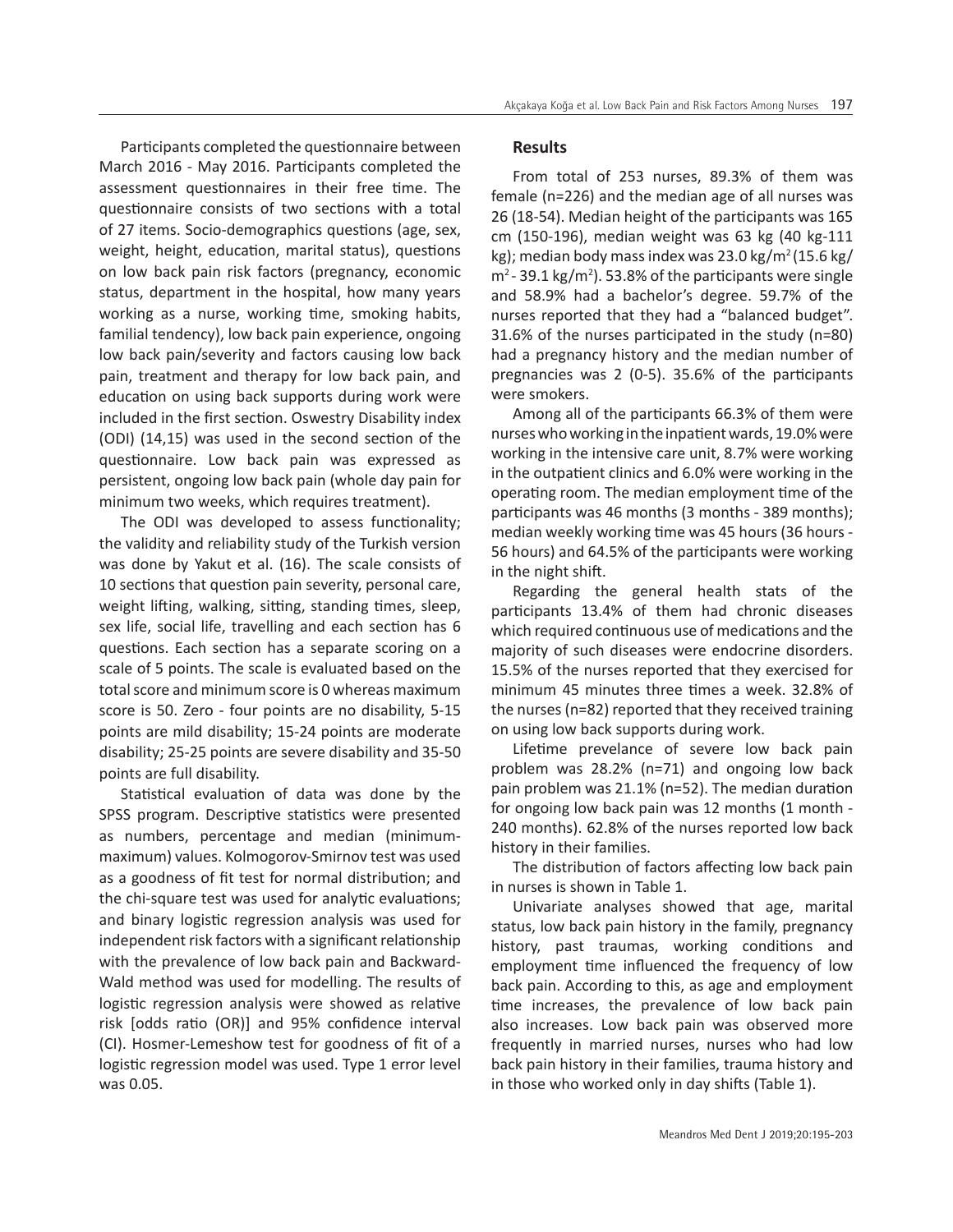| Table 1. The distribution of risk factors affecting low back pain                                           |                                                                 |                                                                     |                                                                |                           |  |
|-------------------------------------------------------------------------------------------------------------|-----------------------------------------------------------------|---------------------------------------------------------------------|----------------------------------------------------------------|---------------------------|--|
| <b>Risk factors</b>                                                                                         | With low back pain<br>n, (%)                                    | No low back pain<br>n, (%)                                          | <b>Total</b>                                                   | $\boldsymbol{\mathsf{p}}$ |  |
| Socio-demographics                                                                                          |                                                                 |                                                                     |                                                                |                           |  |
| Age<br>≤25<br>$26 - 30$<br>31-35<br>36-40<br>$\geq 41$                                                      | 12 (10.1%)<br>10 (20.4%)<br>8 (33.3%)<br>9(32.1%)<br>13 (48.1%) | 107 (89.9%)<br>39 (79.6%)<br>16 (66.7%)<br>19 (67.9%)<br>14 (51.9%) | 119 (100%)<br>49 (100%)<br>24 (100%)<br>28 (100%)<br>27 (100%) | < 0.001                   |  |
| Sex<br>Women<br>Men                                                                                         | 49 (22.5%)<br>$3(11.1\%)$                                       | 169 (77.5%)<br>24 (88.9%)                                           | 218 (100%)<br>27 (100%)                                        | 0.173                     |  |
| <b>Marital status</b><br>Single<br><b>Married</b><br><b>Divorced</b>                                        | 15 (11.2%)<br>33 (33.0%)<br>4(36.4%)                            | 119 (88.8%)<br>67 (67.0%)<br>7(63.6%)                               | 134 (100%)<br>100(100%)<br>11 (100%)                           | < 0.001                   |  |
| <b>Education</b><br><b>High school</b><br>Associate's degree<br><b>Bachelor's degree</b><br>Master's degree | 6(13.3%)<br>4(10.5%)<br>36 (24.8%)<br>6(35.3%)                  | 39 (86.7%)<br>34 (89.5%)<br>109 (75.2%)<br>11 (64.7%)               | 45 (100%)<br>38 (100%)<br>145 (100%)<br>17 (100%)              | 0.051                     |  |
| <b>Health habits</b>                                                                                        |                                                                 |                                                                     |                                                                |                           |  |
| <b>Smoking history</b><br><b>Non-smokers</b><br>Smokers (occasional or every day)                           | 36 (22.6%)<br>16 (18.6%)                                        | 123 (77.4%)<br>70 (81.4%)                                           | 159 (100%)<br>86 (100%)                                        | 0.461                     |  |
| Low back pain history in family<br><b>Yes</b><br><b>No</b>                                                  | 42 (27.3%)<br>10 (11.1%)                                        | 112 (72.7%)<br>80 (88.9%)                                           | 154 (100%)<br>90 (100%)                                        | 0.003                     |  |
| <b>Pregnancy history</b><br>Yes<br><b>No</b>                                                                | 26 (34.2%)<br>23 (16.0%)                                        | 50 (65.8%)<br>121 (84.0%)                                           | 76 (100%)<br>144 (100%)                                        | 0.002                     |  |
| <b>Trauma history</b><br><b>Yes</b><br>No                                                                   | 17 (44.7%)<br>35 (16.9%)                                        | 21 (55.3%)<br>172 (83.1%)                                           | 38 (100%)<br>207 (100%)                                        | < 0.001                   |  |
| Regular exercise (minimum 45 minutes<br>for 3 times a week)<br>Yes<br>No                                    | 6(11.3%)<br>33 (17.1%)                                          | 46 (88.5%)<br>160 (82.9%)                                           | 52 (100%)<br>193 (100%)                                        | 0.331                     |  |
| <b>BMI</b><br>Overweight ≥30<br>Normal weight <30                                                           | 4(28.6%)<br>46(20.7%)                                           | 10 (71.4%)<br>176 (79.3%)                                           | 14 (100%)<br>222 (100%)                                        | 0.503                     |  |
| According to working conditions                                                                             |                                                                 |                                                                     |                                                                |                           |  |
| <b>Department</b><br>Intensive care unit<br><b>Operating room</b><br>Other                                  | $8(20.0\%)$<br>4(28.6%)<br>40 (21.1%)                           | 32 (80.0%)<br>10 (71.4%)<br>150 (78.9%)                             | 40 (100%)<br>14 (100%)<br>190 (100%)                           | 0.783                     |  |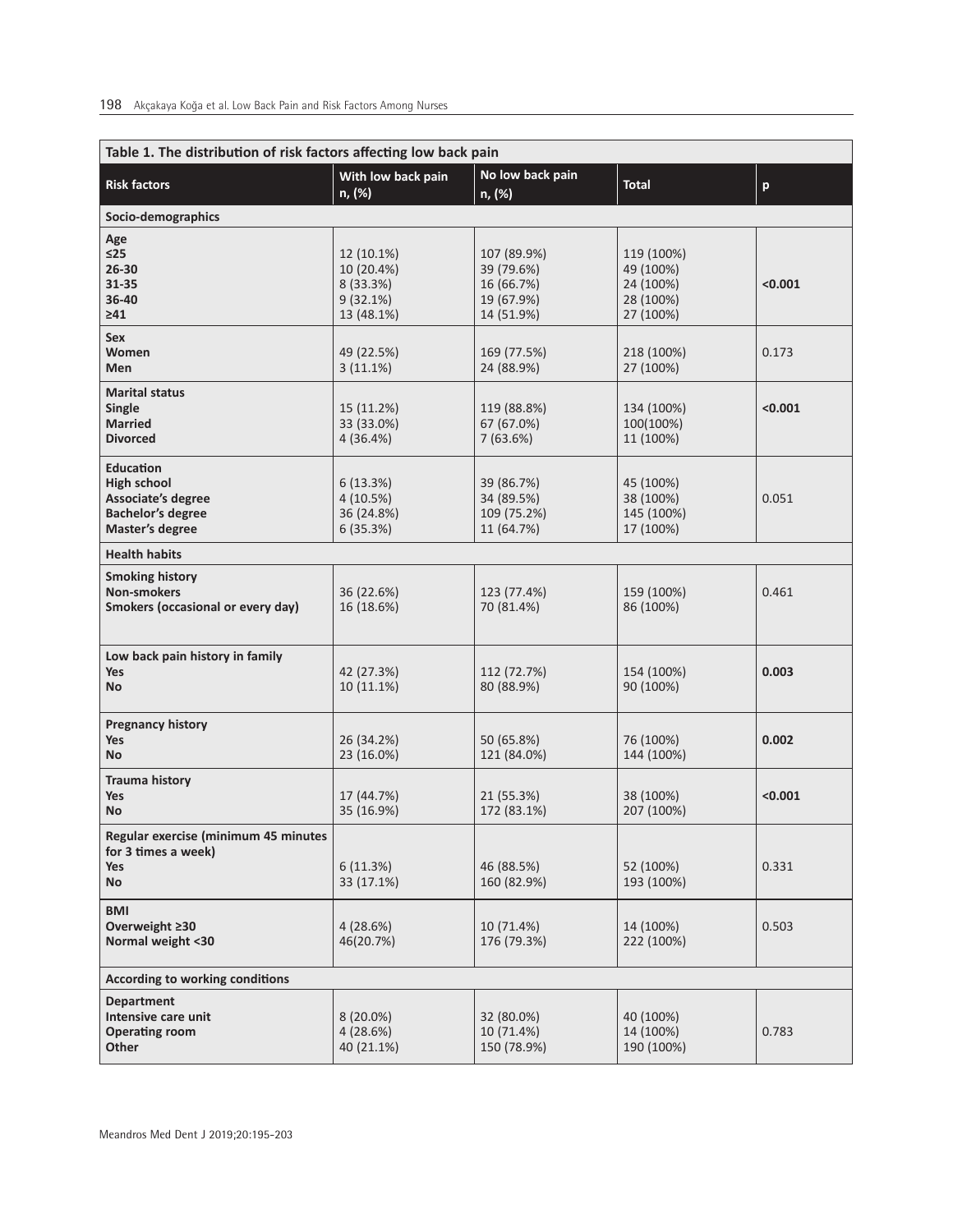| Work shifts<br>Day<br><b>Night</b><br>$Day + night$                                                                  | 25 (32.1%)<br>2(22.2%)<br>25 (15.8%)               | 53 (67.9%)<br>7(77.8%)<br>133 (84.2%)                 | 78 (100%)<br>9(100%)<br>158 (100%)                | 0.016   |  |
|----------------------------------------------------------------------------------------------------------------------|----------------------------------------------------|-------------------------------------------------------|---------------------------------------------------|---------|--|
| Daily working time<br>$\leq$ 8 hours<br>8-12 hours<br>$\geq$ 12 hours                                                | 31 (25.2%)<br>$4(19.0\%)$<br>17 (16.5%)            | 92 (74.8%)<br>17 (81.0%)<br>86 (83.5%)                | 123 (100%)<br>21 (100%)<br>103 (100%)             | 0.272   |  |
| <b>Employment time</b><br>$\leq 1$ year<br>1-5 years<br>6-10 years<br>$\geq$ 10 years                                | 3(15.8%)<br>14 (11.5%)<br>13 (27.1%)<br>22 (37.9%) | 16 (84.2%)<br>108 (88.5%)<br>35 (72.9%)<br>36 (62.1%) | 19 (100%)<br>122 (100%)<br>48 (100%)<br>58 (100%) | < 0.001 |  |
| <b>Financial status</b><br>Income is less than expenses<br><b>Balanced budget or</b><br>income is more than expenses | 16 (20.0%)<br>36 (21.8%)                           | 64 (80.0%)<br>129 (78.2%)                             | 80 (100%)<br>165 (100%)                           | 0.744   |  |
| BMI: Body mass index                                                                                                 |                                                    |                                                       |                                                   |         |  |



**Graphic 1.** Contributing factors for low pain

**Table 1 contiuned**

When contributing factors for low back pain were investigated, nurses reported that they had low back pain the most when they stand longer than 30 min. (58.1%), when they lift heavy objects/people (50.2%), when they straighten up after bending dow (34.4%) (Graphic 1).

Logistic regression analysis was done to determine the possible risk factors that increase low back pain frequency. In this analysis, presence of ongoing low back pain problem was taken as dichotomous variable whereas age, marital status, low back pain history in the family, pregnancy history, past traumas, working conditions and employment time were taken as independent variables. In the analysis, trauma history increased low back pain frequency by 2.66 times (OR: 2.66, 1.14-6.23) and employment time longer than ten years by 2.99 times (OR: 2.99, 1.11-6.13). Table 2 shows last step outputs of logistic regression analysis.

The median score in ODI was 6 (0-27). When the distribution of nurses according to the ODI was examined, 44.9% had a mild disability; there was only one person with a severe disability according to the scale (Table 3).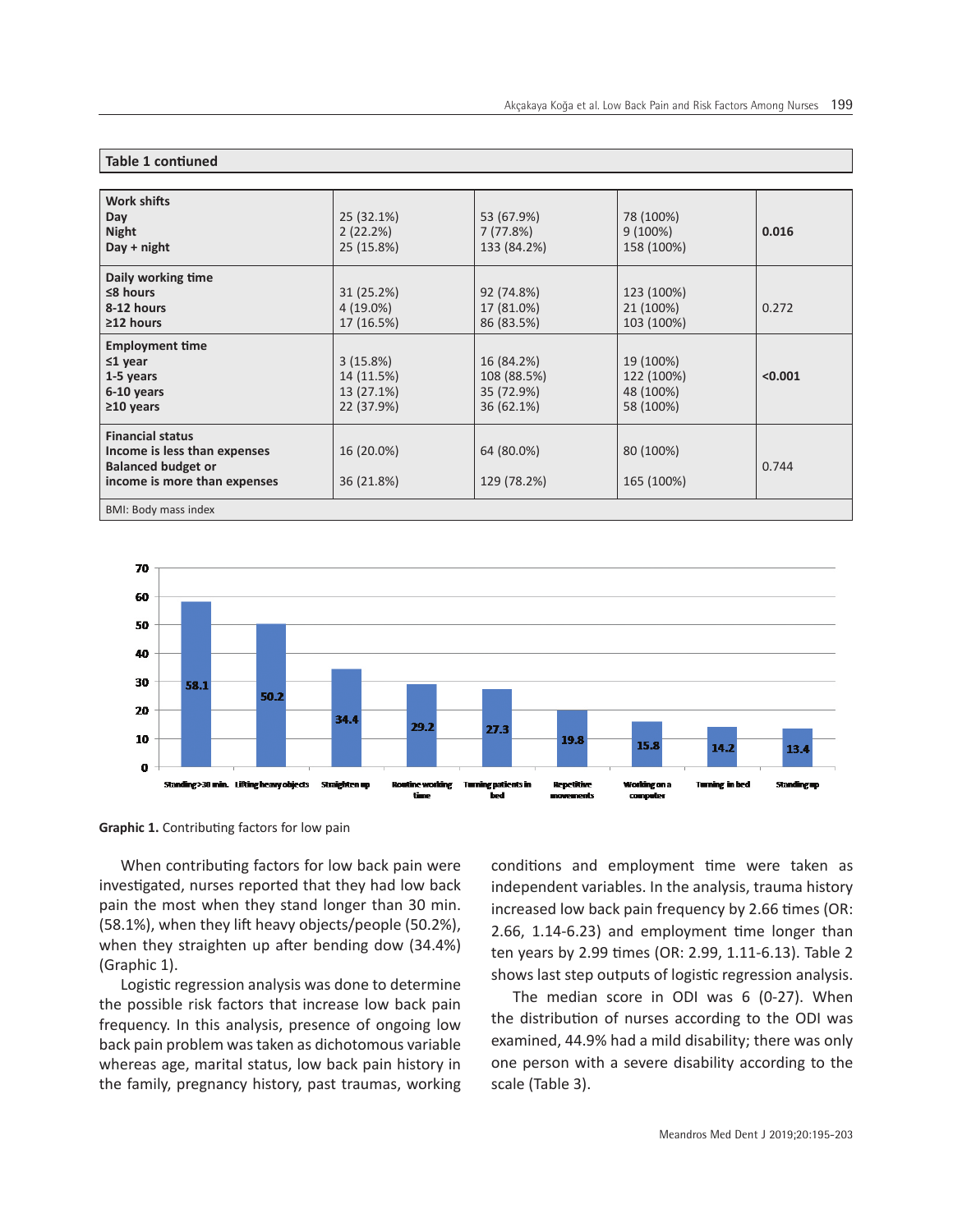| Table 2. Study of low back pain risk factors with logistic<br>regression analysis                                                     |                          |       |  |  |
|---------------------------------------------------------------------------------------------------------------------------------------|--------------------------|-------|--|--|
|                                                                                                                                       | OR (95% CI)<br>$(n=235)$ | р     |  |  |
| Trauma history<br>Yes<br>$No*$                                                                                                        | $2.66(1.14-6.23)$        | 0.023 |  |  |
| Low back pain history in family<br>Yes<br>$No*$                                                                                       | 2.08 (0.95-4.55)         | 0.066 |  |  |
| Employment time<br>$\leq$ 10 years*<br>>10 years                                                                                      | 2.99 (1.50-5.98)         | 0.002 |  |  |
| CI: Confident interval, OR: Odds ratio<br>*: Reference group<br>Hosmer-Lemeshow test for goodness of fit test $x^2=0.966$ , $p=0.915$ |                          |       |  |  |

|                         | Table 3. Distribution of nurses according to Oswetry |  |  |  |
|-------------------------|------------------------------------------------------|--|--|--|
| <b>Disability Index</b> |                                                      |  |  |  |

| <b>Scale scores</b> | Number (n) | Percentage (%) |
|---------------------|------------|----------------|
| No disability (0-4) | 71         | 45.5           |
| Mild (5-14)         | 70         | 44.9           |
| Moderate (15-24)    | 14         | 9.0            |
| Severe (25-34)      |            | 0.6            |
| Full (35-50)        | O          | 0.0            |
| Total               | 152        | 100            |

# **Discussion**

There are many studies on the prevalence of low back pain in nurses both in Turkey and in other countries in the world. The prevalence of low back pain changes between 44% to 79 % in the studies published in Turkey (4). In this study which prevalence and contributing factors of low back pain in nurses were investigated, ongoing low back pain was found in 21.1% of the nurses; This percentage is lower than the findings of similar studies conducted in Turkey. In the studies on the prevalence of low back pain in nurses worldwide, the prevalence was 75% in Greece (17), 73-76% in Germany (18), 64% in Switzerland (19), 29% in the USA (20). The reason for this could be that in this study only ongoing low back pain complaints were asked instead of any experience of low back pain during whole life period. Although the nurses in our study group was younger and had shorter employment time, the fact that one out of five nurses had this problem indicates that this is not a problem that can be ignored.

Low back pain which is the most common occupational disease has a high prevalence among nurses especially due to working conditions. In the study of Solak Kabataş et al (21), in which they investigated the prevalence of low back pain in healthcare professionals, nurses and midwifes had higher ODI scores. Standing for extended periods of time, short breaks, physically poor work conditions, lack of sleep during night shifts were among the contributing factors of low back pain (22). The study suggested that as a result of their activities such as positioning and lifting patients during patient care they strained and injured their low back muscles and thus had low back problems (23). In this study, contributing factors to low back pain as reported by the participants were standing for extended periods of time, lifting heavy items, moving and positioning patients in bed. These types of movements are physically challenging for people; if musculoskeletal system is not relaxed with simple exercises and sufficient amount of breaks, this can cause low back pain and associated health problems.

When the prevalence of low back pain in nurses according to the departments they work was examined, although no statistical significance was found, there were some studies in the literature with statistical significance (12,24). In the study of Çil Akıncı et al. (24) the prevalence of low back pain in nurses working in the emergency department, operating rooms and intensive care units was higher than those working in other departments (25,26). In the departments such as intensive care units, operating rooms, emergency departments where some activities of the staff may challenge them physically, low back problems are more likely to be seen. The reason why there was no difference between departments in our study could be that the participants were young and had a short employment time. All members of the staff and especially nurses working in these departments should receive information and training on ergonomics approach.

Work shifts of nurses were also a contributing factor for low back pain in our study. The prevalence of low back pain in nurses working in day shift was higher. The reason for this could be that hospital work load is more during the day and therefore nurses have to stand for longer times during the day shift.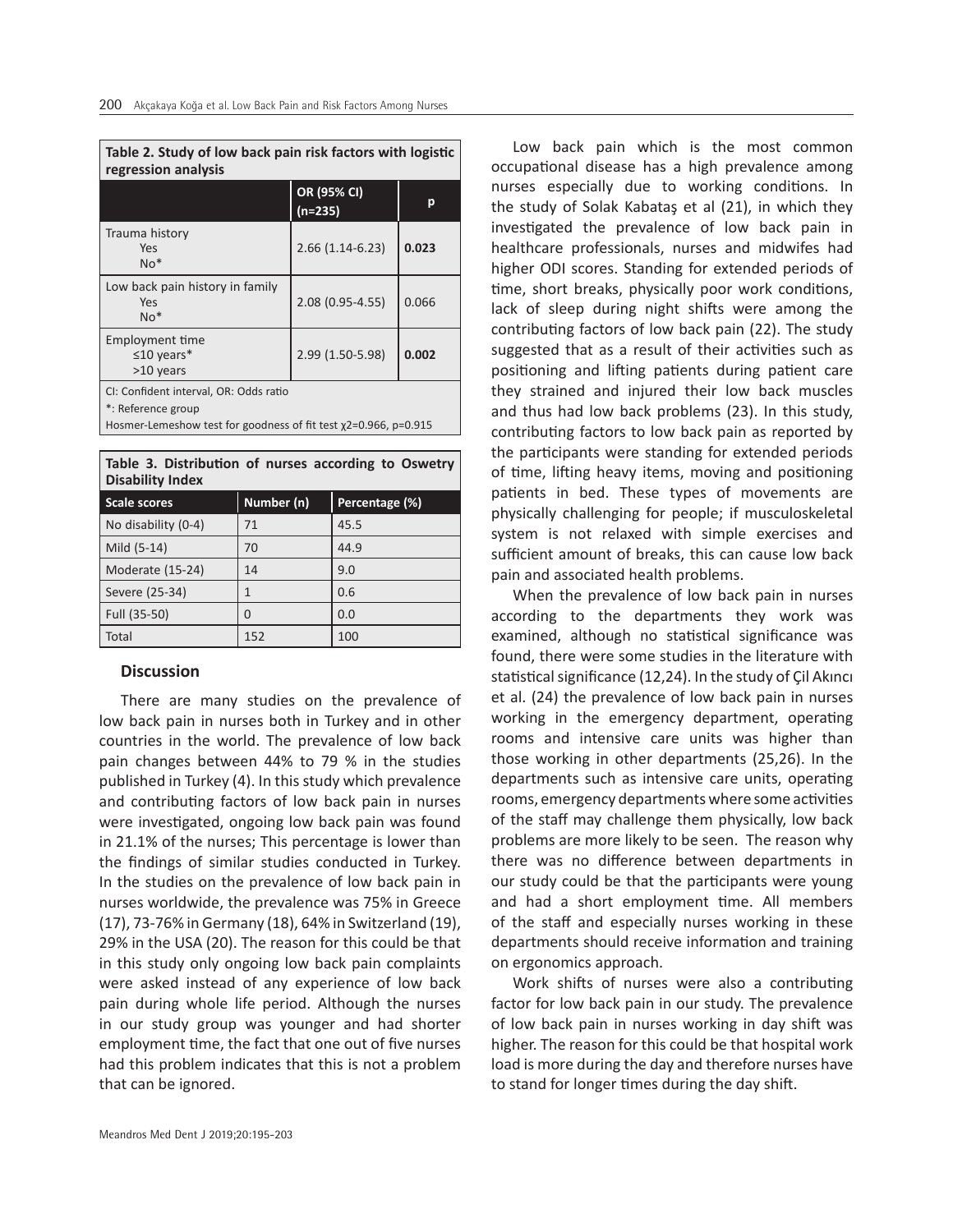In our study it was observed that as age and employment time increase, the prevalence of low back pain also increases. Those who have been employed for over ten years were found to have more low back pain. Although there are studies in Turkey and in other countries with contrary findings (27,28), there are also studies that support this finding (11,12,24,29).

It is possible to say that one of the most important contributing factors for low back pain is personal factors. Age is an important risk factor and in many studies it was observed that low back pain increased significantly after the third decade (12,30,31). In our study, age related findings support the above. The study of Cımbız et al. (32), found that an increase of one unit in age increased the low back pain occurrence risk by 3.2%.

Several studies found that the gender of the patient had no statistically significant effect on the prevalence of low back pain (27,28); and the findings of our study also support this. However, there are studies in the literature which suggest that the prevalence of low back pain is higher in women than in men (21,33). According to the 2015 Healthcare Statistics Yearbook, the prevalence of low back problems was higher in women than men with 39.3% of women having low back problems (3). The reason why low back pain prevalence is higher in women is that hormonal factors, pregnancy define pain symptoms more in the literature (33,34). Since this study included nurses, the study group consisted mostly of women. Therefore this can be the reason why there is no significant difference between genders.

The effect of marital status on the prevalence of low back pain has been investigated in many studies but no clear opinion has been reached. There are studies which claim that marital status has no effect on the prevalence of low back pain (11,21,27,28), but there are also studies which demonstrate the opposite just like our study (12,24).

In our study, the percentage of pregnancy history in nurses with low back pain was high and statistically significant. During pregnancy, pre and postdelivery the prevalence of low back pain caused by hormonal and mechanic effects on the low back and pelvis area increases (35). In the literature, there are studies which found a significant relationship between pregnancy and the prevalence of low back pain (36,37); as well as studies with the opposite finding (12,27).

The low back area is the area which is most affected area of the musculoskeletal system by mechanical stress, functional tension, occupational and sports trauma (38). In the study of Karamehmetoğlu et al. (39) which examined the relationship between trauma and low back pain, 27.4% of the reasons that induce low back pain was trauma and heavy lifting, twisting and falls were the main reasons to induce traumatic low back pain. Trauma history which was significantly related with the prevalence of low back pain in our study was asked in a way to determine whether the participants have had any trauma but the trauma details were not asked. This is one of the limitations of our study.

In our study, people who had low back pain history in their family had a high prevalence of low back pain; the findings of the study of Altınel (27) also support our findings. Especially family history of low back pain caused by rheumatoid arthritis is a major risk factor (40). In addition to this, incorrect movement patterns learned within the family can cause low back pain.

#### **Conclusion**

Low back problems which are the common reason to consult to a physician are also among the top occupational diseases and that's why it has been widely researched both in Turkey and in other countries. Risk factors which were found to be significant in the univariate analyses were analysed with the multivariate modeling method. According to multivariate analysis results, ongoing low back pain was significantly affected by trauma history and employment time of longer than ten years.

Healthcare professionals, especially nurses, should be educated about awareness of risk factors at work, using of low back at work and trainings on simple exercises that can be done at work; the working conditions of nurses should be revised in line with the risk factors; ergonomic working environment should be provided. According to the "occupational health and safety" practices, healthcare professionals with a trauma history or who has been working longer than 10 years can be transferred to more suitable departments and to positions with less active work. With these approaches, the life quality of healthcare professionals can be increased and absenteeism and presenteeism can be reduced and thus financial losses can be prevented.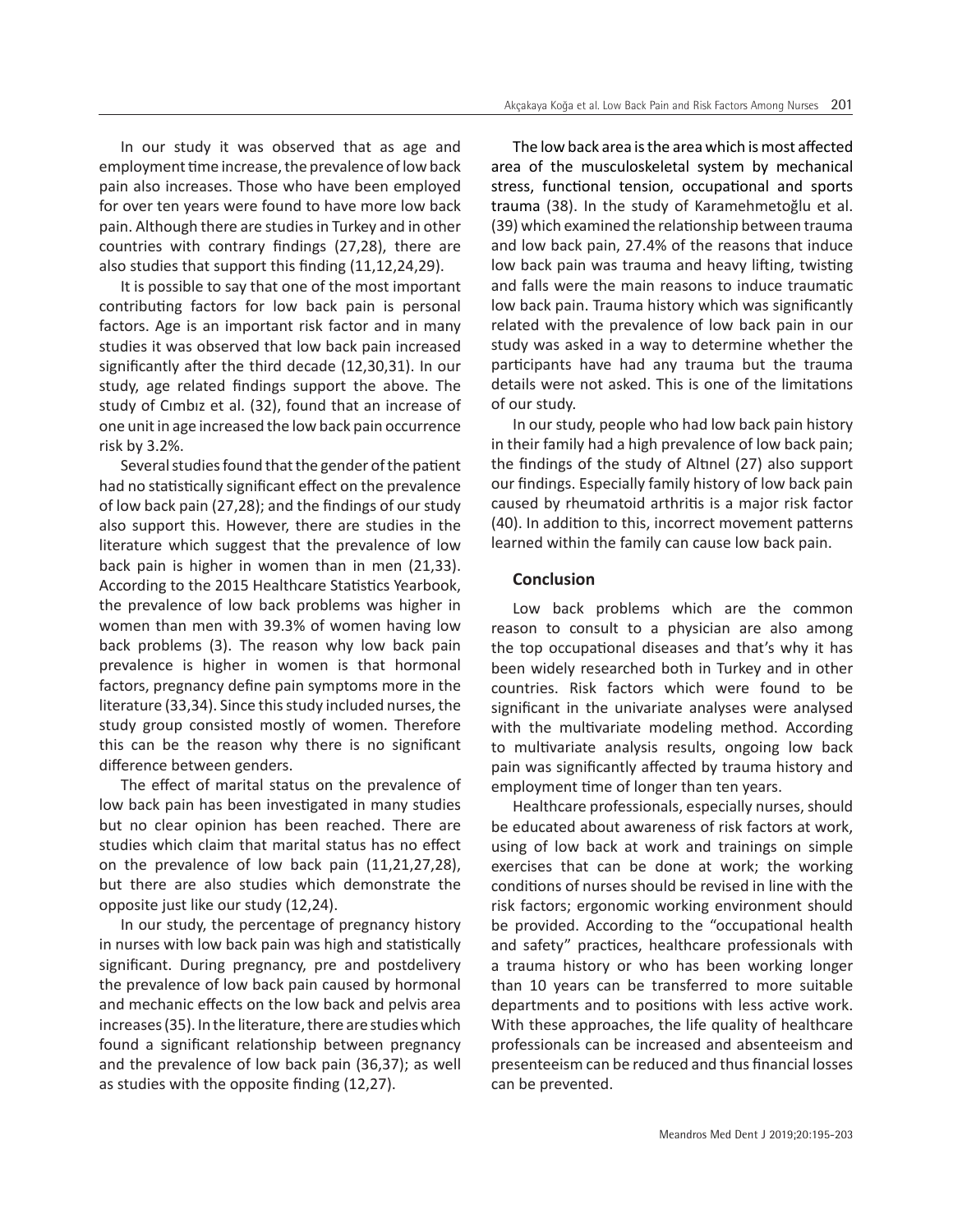One of the strengths of the study is high low back pain prevalence was found despite the study done in a hospital with very young nurse population. It can be predicted that the problem will be higher in other health institutions with elderly healthcare professionals, especially for nurses. In addition; it is thought that our research will contribute to health and safety related practices in the hospital.

## **Ethics**

**Ethics Committee Approval**: The study were approved by the Aydın Adnan Menderes University of Local Ethics Committee (protocol number: 2016/809).

**Informed Consent:** Consent form was filled out by all participants.

**Peer-review:** Externally and internally peerreviewed.

#### **Authorship Contributions**

Surgical and Medical Practices: Ö.A.K., Concept: Ö.A.K., F.A., P.Ö.D, E.B., Design: Ö.A.K., F.A., Data Collection or Processing: Ö.A.K., Analysis or Interpretation: F.A, P.Ö.D., Literature Search: P.Ö.D., Writing: P.Ö.D, F.A

**Conflict of Interest:** No conflict of interest was declared by the authors.

**Financial Disclosure:** The authors declared that this study received no financial support.

### **References**

- 1. Andersson, Gunnar BJ. "Epidemiological Features Of Chronic Low-Back Pain." Lancet 1999; 354: 581-5.
- 2. Vos T, Flaxman AD, Naghavi M, Lozano R, Michaud C, Ezzati M, et al. Years Lived With Disability (Ylds) For 1160 Sequelae Of 289 Diseases And İnjuries 1990–2010: A Systematic Analysis For The Global Burden Of Disease Study 2010. Lancet 2012; 380: 2163- 96.
- 3. Sağlık İstatistikleri Yıllığı 2015. Sağlık Bakanlığı, Sağlık Araştırmaları Genel Müdürlüğü; 2015.
- 4. Oksuz E. Prevalence, Risk Factors And Preference-Based Health States Of, 2006;31:968-72. Low Back Pain İn A T Population. S. Pubmed\_Result.Pdf.
- 5. TÜİK. İş Kazaları Ve İşe Bağlı Sağlık Problemleri Araştırma Sonuçları 2013. 2014: 4-14.
- 6. Hong J, Reed C, Novick D, Happich M. Costs Associated With Treatment Of Chronic Low Back Pain. Spine (Phila Pa 1976) 2012; 38: 1.
- 7. United States Bone And Joint Iniciative: The Burden Of Musculoskeletal Diseases İn The United States (BMUS).; 2014.
- 8. Branney J, Newell D. Back Pain And Associated Healthcare Seeking Behaviour İn Nurses: A Survey. Clin Chiropr 2009; 12: 130-43.
- 9. Icagasioglu A, Yumusakhuylu Y, Ketenci A, Toraman NF, Karatas GK, Kuru O, et al. Burden Of Chronic Low Back Pain İn The Turkish Population. Turkish Journal Of Physical Medicine And Rehabilitation 2015; 61: 58-65.
- 10. Work-Related H And SE Self-Reported, İllness And Workplace İnjuries İn 2013/2015 R From The Http://Www. Hse. Gov. Uk/ Statistics/Lfs/İndex. Ht. Occupationbelağrısı.
- 11. Shieh SH, Sung FC, Su CH, Tsai Y, Hsieh VC. Increased Low Back Pain Risk İn Nurses With High Workload For Patient Care: A Questionnaire Survey. Taiwan J Obstet Gynecol 2016; 55: 525-9.
- 12. Arasan F, Gün K, Terzibaşıoğlu AM, Sarıdoğan M. Bir Üniversite Hastanesinde Çalışan Hemşirelerde Bel Ağrısı Görülme Sıklığının Belirlenmesi. Cerrahpaşa Tıp Dergisi 2009; 40.
- 13. Punnett L, Wegman DH. Work-Related Musculoskeletal Disorders: The Epidemiologic Evidence And The Debate. J Electromyogr Kinesiol 2004; 14: 13-23.
- 14. Fairbank, Jeremy CT, Paul B. Pynsent. "The Oswestry disability index." Spine 2000: 25: 2940-53.
- 15. Fairbank JC, Couper J, Davies JB, O'Brien JP. The Oswestry low back pain disability questionnaire. Physiotherapy 1980; 66: 271- 3.
- 16. Yakut E, Düger T, Oksüz C, Yörükan S, Ureten K, Turan D, et al. Validation Of The Turkish Version Of The Oswestry Disability Index For Patients With Low Back Pain. Spine (Phila Pa 1976) 2004; 29: 581-5; discussion 585.
- 17. Alexopoulos EC, Burdorf A, Kalokerinou A. Risk Factors For Musculoskeletal Disorders Among Nursing Personnel İn Greek Hospitals. Int Arch Occup Environ Health 2003; 76: 289-94.
- 18. Maul I, Läubli T, Klipstein A, Krueger H. Course Of Low Back Pain Among Nurses: A Longitudinal Study Across Eight Years. Occup Environ Med 2003; 60: 497-503.
- 19. Josephson M, Lagerström M, Hagberg M, Wigaeus Hjelm E. Musculoskeletal Symptoms And Job Strain Among Nursing Personnel: A Study Over A Three Year Period. Occup Environ Med 1997; 54: 681-685.
- 20. Lipscomb J, Trinkoff A, Brady B, Geiger-Brown J. Health Care System Changes And Reported Musculoskeletal Disorders Among Registered Nurses. Am J Public Health 2004; 94: 1431-5.
- 21. Solak Kabataş M, Kocuk M, Küçükler Ö. Sağlık Çalışanlarında Bel Ağrısı Görülme Sıklığı Ve Etkileyen Faktörlerin İncelenmesi. Füsağbiltıp Derg 2012; 26: 65-72.
- 22. Alçelik A, Deniz F, Yeşildal N, Mayda AS, Ayakta B. Aibü Tıp Fakültesi Hastanesinde Görev Yapan Hemşirelerin Sağlık Sorunları Ve Yaşam Alışkanlıklarının Değerlendirilmesi. TSK Koruyucu Hekimlik Bülteni 2005; 4: 55-65.
- 23. Parlar S. Sağlık Çalışanlarında Göz Ardı Edilen Bir Durum Sağlıklı Çalışma Ortamı, TAF Preventive Medicine Bulletin 2008; 6: 547- 54.
- 24. Çil Akıncı A, Dereli E, Sert H. Kırklareli'nde Çalışan Hemşirelerde Bel Ağrısı Ve Bel Ağrısı İle İlişkili Faktörler. Acıbadem Üniversitesi Sağlık Bilim Derg 2014; 5: 70-6.
- 25. June KJ, Cho SH. Low Back Pain And Work-Related Factors Among Nurses İn İntensive Care Units. J Clin Nurs 2011; 20: 479-87.
- 26. Terzi R., Altin F. Hastane Çalişanlarinda Bel Aǧrisi Sikliǧi, Bel Aǧrisinin Kronik Yorgunluk Sendromu Ve Mesleki Faktörler İle İlişkisi. Agri 2015; 27: 149-54.